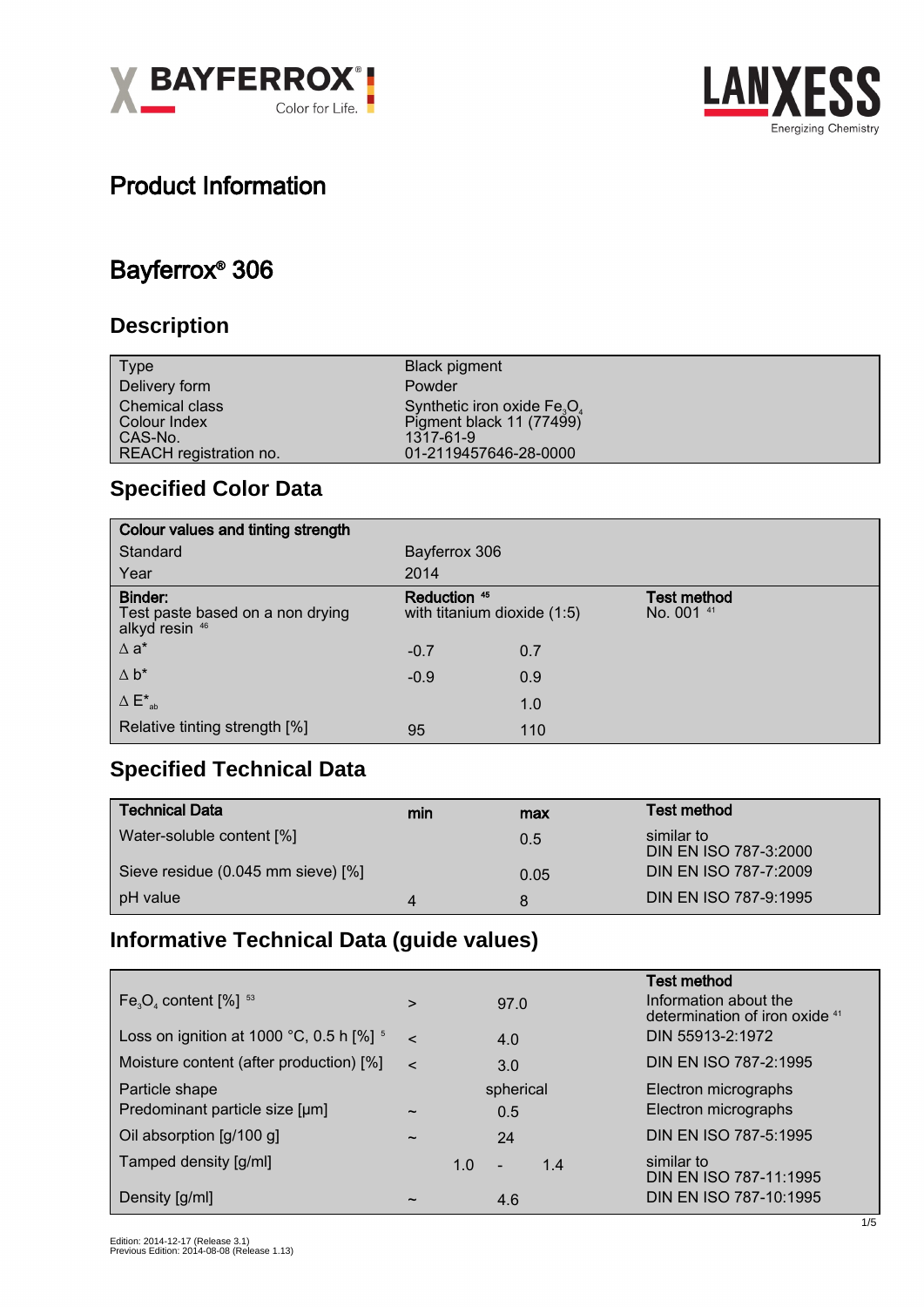



5 In iron oxide black pigments, a chemical transformation (oxidation) is also recorded when determing the loss on ignition.

<sup>41</sup> Obtainable from LANXESS Deutschland GmbH, Business Unit Inorganic Pigments, mailto: ipg.product-information@lanxess.com

<sup>45</sup> Colour values after matching of the tinting strength parameter Y, i.e.  $\Delta L^* = 0$ 

<sup>46</sup> Similar to wet system DIN 55983:1983

<sup>53</sup> Minor elements may arise from the raw materials used. However, these are firmly bound to the crystal lattice as ions.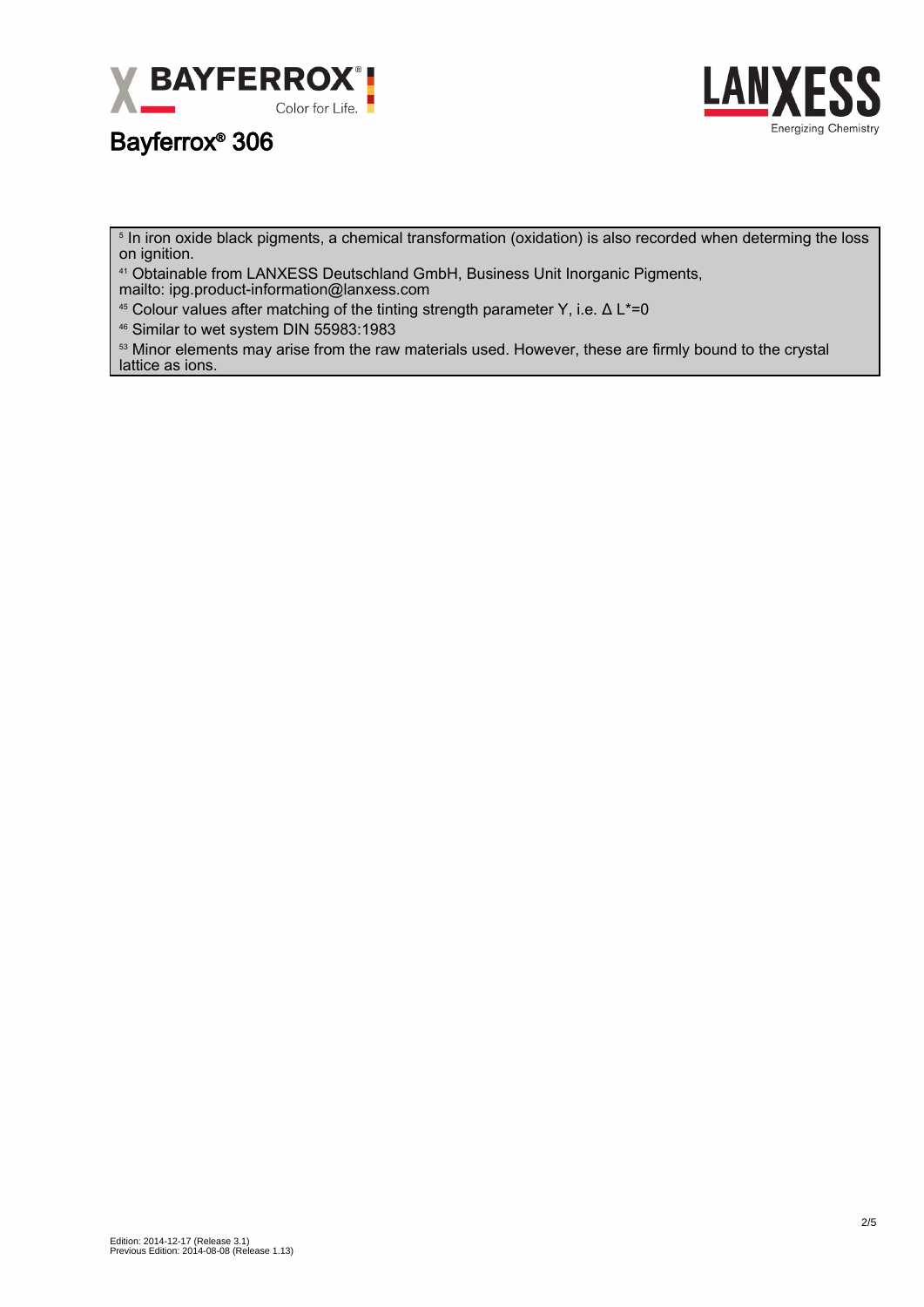



### **Packaging**

The product is available in sacks or bulk bags. For further information please ask your local contact or send an enquiry by e-mail to mailto: ipg.product-information@lanxess.com

### **Transport and Storage**

| General storage conditions:                 | Protect against weathering. Store in a dry place and avoid extreme<br>fluctuations in temperature.                                                                                                                                                                                                                                                                                                                                                                                                                                                                                                                                                                                                                                                                                                                                                                                                                                                    |
|---------------------------------------------|-------------------------------------------------------------------------------------------------------------------------------------------------------------------------------------------------------------------------------------------------------------------------------------------------------------------------------------------------------------------------------------------------------------------------------------------------------------------------------------------------------------------------------------------------------------------------------------------------------------------------------------------------------------------------------------------------------------------------------------------------------------------------------------------------------------------------------------------------------------------------------------------------------------------------------------------------------|
| Maximum storage temperature:                | When storing large quantities of pigments, temperatures above<br>80 °C must be avoided as an alteration (oxidation) of the pigment<br>may be caused by heat.                                                                                                                                                                                                                                                                                                                                                                                                                                                                                                                                                                                                                                                                                                                                                                                          |
| Special conditions for opened<br>packaging: | Close bags after use to prevent the absorption of moisture and<br>contamination.                                                                                                                                                                                                                                                                                                                                                                                                                                                                                                                                                                                                                                                                                                                                                                                                                                                                      |
| Shelf life:                                 | This product has an excellent shelf life. We recommend that this<br>product is used within ten years of the date of manufacture and limit<br>our product warranty to this period. During the first ten years after<br>the date of manufacture we are able to ensure compliance with this<br>specification, provided the material has been stored as stated<br>above and the packaging materials remain undamaged. It must be<br>taken into account that the packaging mean can have a shelf life<br>considerably shorter than the one for this product. All<br>recommendations and warnings given on the packaging must<br>strictly be adhered to. Deviations from storage conditions can lead<br>to undesired changes on side of the packaging materials. These<br>succumb to ageing which may also lead to compromising their<br>capability. Concerning their estimated service life we differentiate<br>between the following packaging materials: |
|                                             |                                                                                                                                                                                                                                                                                                                                                                                                                                                                                                                                                                                                                                                                                                                                                                                                                                                                                                                                                       |
|                                             | With respect to our Bulk Bags we recommend to avoid UV-radiation<br>because the sewing material of the lifting loops is stabilized against<br>degradation by UV-radiation for appr. 1000 h incident sun radiation<br>for the climate of Central Europe. A more intense sun radiation can<br>shorten this period significantly. In cases of doubt the lifting loops<br>must be checked thoroughly.                                                                                                                                                                                                                                                                                                                                                                                                                                                                                                                                                     |

#### **Safety**

| Classification                | The product is not classified as dangerous under the relevant EC<br>Directives and corresponding national regulations valid in the<br>individual EU member states. It is not dangerous according to<br>transport regulations. |
|-------------------------------|-------------------------------------------------------------------------------------------------------------------------------------------------------------------------------------------------------------------------------|
|                               | In countries outside the EU, compliance with the respective national<br>legislation concerning the classification, packaging, labelling and<br>transport of dangerous substances must be ensured.                             |
| <b>Additional Information</b> | The safety data sheet should be observed. This contains<br>information on handling, product safety and ecology.                                                                                                               |
|                               | The safety data sheet is available at www.bayferrox.de.                                                                                                                                                                       |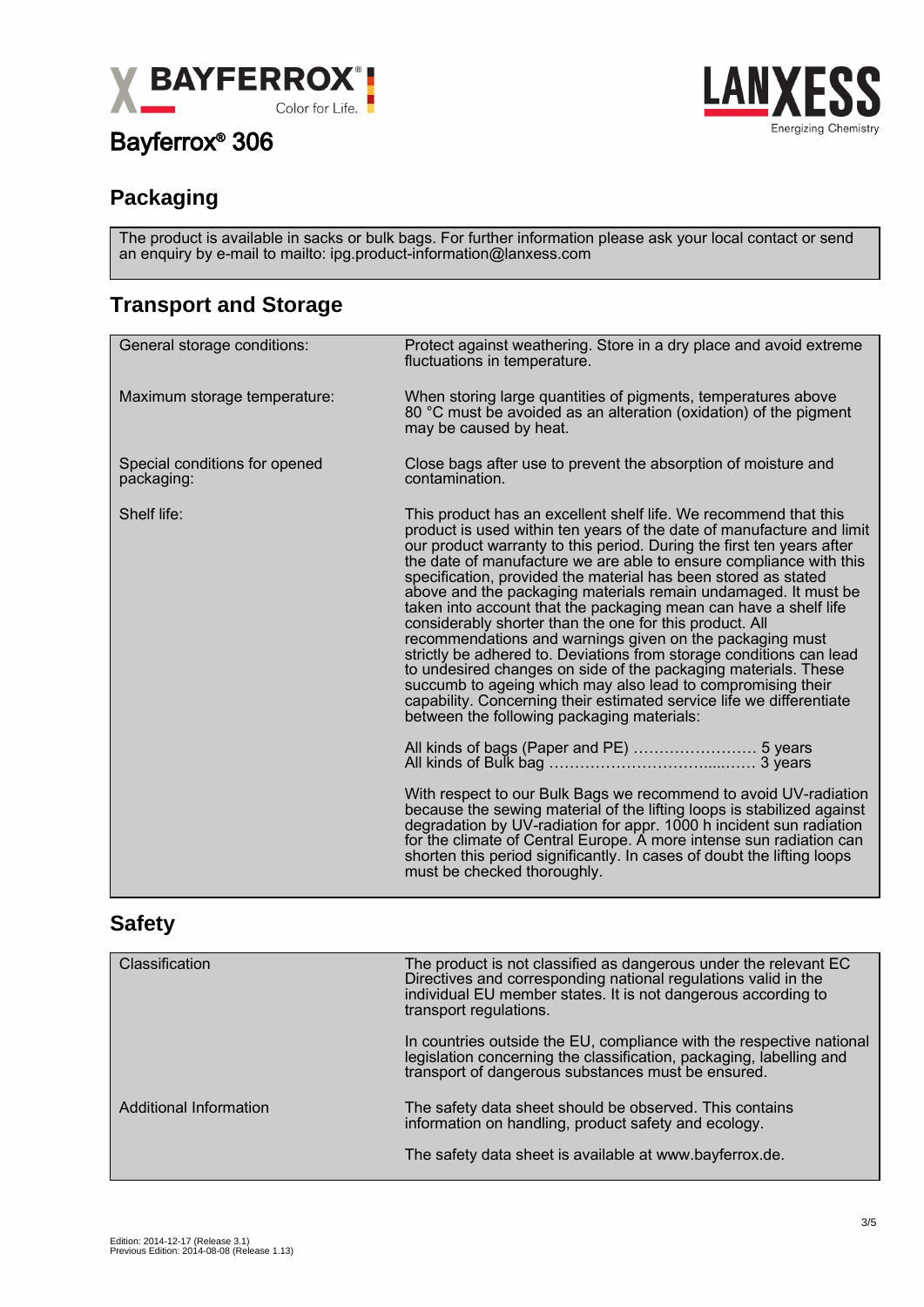



#### **Information concerning food contact regulations (not specified)**

This product complies with the purity requirements of the following legal regulations or is listed on the mentioned positive lists.

#### **General remark:**

As the food contact regulations of each country may differ, it is the responsibility of the manufacturer of the finished articles to ensure compliance with the respective country's regulation (e.g. migration or extraction limits).

| European Union<br>(Council of Europe) | Resolution AP (89) 1<br>on the use of colourants in plastic materials coming into contact with food                                                                                                              |
|---------------------------------------|------------------------------------------------------------------------------------------------------------------------------------------------------------------------------------------------------------------|
| <b>Belgium</b>                        | Koninklijk besluit van 11 mei 1992 betreffende materialen en voorwerpen bestemd<br>om met voedingsmiddelen in aanraking te komen                                                                                 |
| Germany                               | Empfehlung IX "Farbmittel zum Einfärben von Kunststoffen und anderen Polymeren<br>für Bedarfsgegenstände" des Bundesinstituts für Risikobewertung (BfR) vom<br>01.01.2010                                        |
| France                                | Circulaire n°176 consolidée du 2 décembre 1959 modifiée relative aux pigments et<br>colorants des matières plastiques et emballages.                                                                             |
| <b>Netherlands</b>                    | Warenwetregeling verpakkingen en gebruiksartikelen van 14 maart 2014                                                                                                                                             |
| Spain                                 | Real Decreto 847/2011, de 17 de junio, por el que se establece la lista positiva de<br>sustancias permitidas para la fabricación de materiales poliméricos destinados a<br>entrar en contacto con los alimentos. |
| Australia                             | AS 2070-1999                                                                                                                                                                                                     |
| <b>USA</b>                            | According to $\S$ 178.3297<br>(Colorants for Polymers)                                                                                                                                                           |